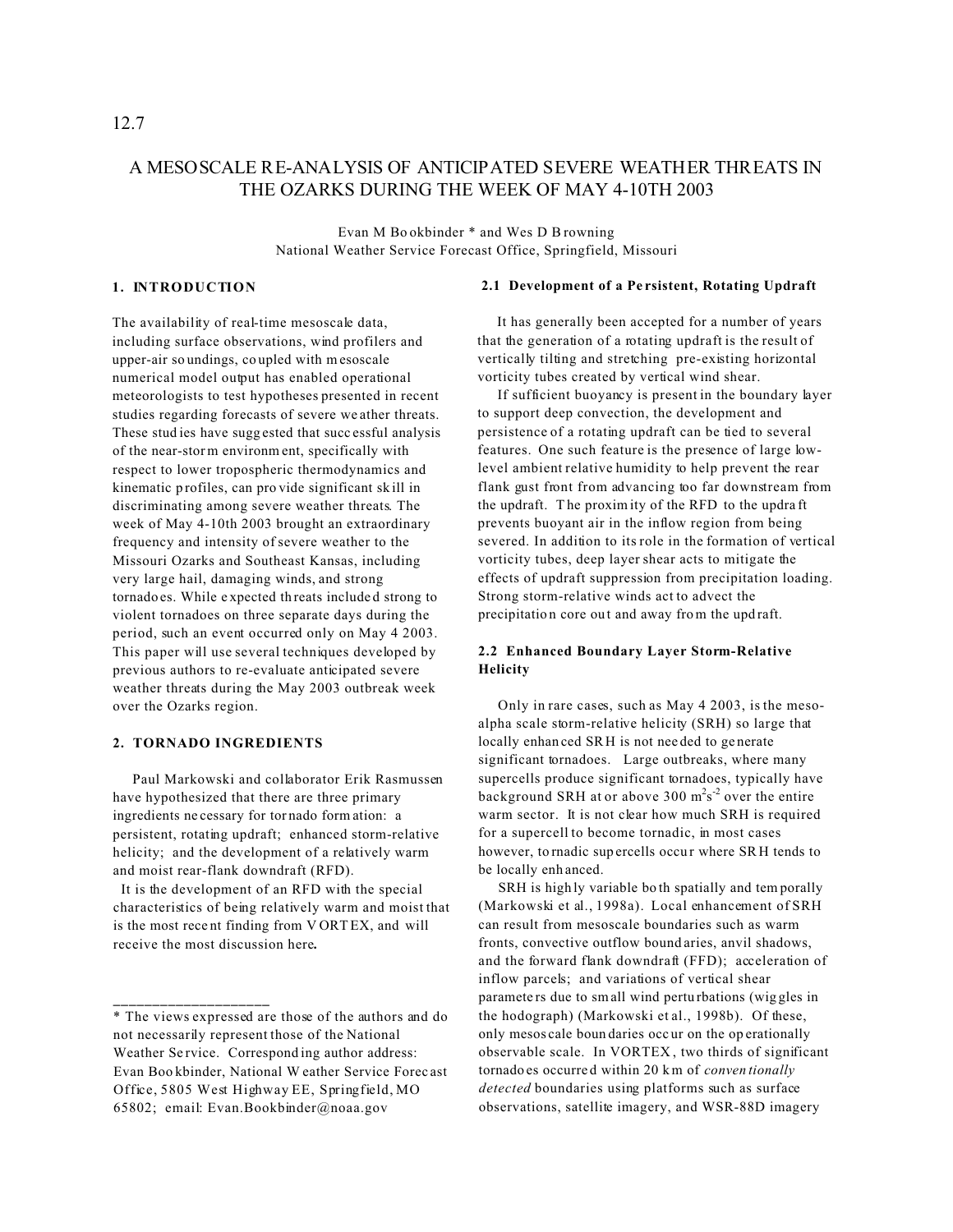(Markowski et al., 1998c). This suggests that the operational forecaster can *infer* the existence of enhanced SRH near conventionally detected mesosca le bound aries.

#### **2.3 Develop ment of a R elatively Wa rm and M oist RFD**

 Operationally, radar identified hook echoes and velocity structures on WSR-88D and Dual Doppler analyses have provided little observational assistance in discriminating tornadic from non-torn adic supercells. In fact, VORTEX mobile mesonet observatio ns indicate that m ost mesoc yclones actua lly exist all the way to the ground regardless of whether or not a tornado form s.

 On a more encouraging note, recent research and simulations have shown that tornadoes are largely comprised of air parcels that have passed through the RFD. Results from V ORTE X did show that mo st significant tornadoes had relatively warm an d moist RFDs, while non-tornadic storms had RFDs that were relatively cold (low  $\theta_{\rm v}$ ) as measured by the mobile mesonet. This relationship was shown to only have a .2% chance of occurring randomly. Therefore, it can be reasonably concluded that tornadogenesis and longevity requires an RFD that is relatively buoyant.

 It is important to note that no differences were found between tornadic and weakly tomadic (F0-F1 lasting less than 5 minutes) supercells even with a dense mobile mesonet. It appears that even though these weak tornadoes account for 68% of all reported tornadoes (Grazulis, 1993), their detection is not possible usin g current tech nology. Fo rtunately, only 1% of all tornado deaths are caused by weak tornado es (F0-F1 ).

While mesonets dense enough to measure  $\theta_{\rm v}$  in RFDs do no exist op erationally, RFD buoyancy might be at least pa rtially *inferred* based on conventional observatio ns of surface-b ased dew point dep ressions. Observed dewpoint depressions in the storm inflow region during VOR TEX showed a statistically significant relationship to mobile mesonet measured  $\theta_{\rm v}$  in RFDs. As dewpoint depressions in the inflow increased, RFD  $\theta$ <sub>v</sub> tended to decrease, and this seemed to be associated with a decreased likelihood for tornado genesis. Of course, in areas where mean bounda ry layer conve ctive inhibition (M LCIN) is large and dewpoint depressions are low (on the cold side of a boundary) sustained, surface-based upright convection and in turn tornadoes are very unlikely. It appears then that the dewpoint depression in the inflow seems to hold some promise for determining the buoyancy of the RFD *in a probab ilistic sense*.

It is important to stress that the simultaneous

occurrence of all 3 ingredients; a persistent, rotating updraft; enhanced storm-relative helicity; and a relatively warm and moist RFD is a very r are event. Erik Rasmussen has referred to tornadoes in many cases as "mesoscale accidents", and Paul Markowski has stated that it is not possible to forecast significant tornadoes deterministically. (Verbal Communication). Rotating updrafts can be observed, but enhanced SRH and buoyancy of the RFD can only be partially inferred through observations of mesoscale boundaries and dewpoint depre ssions.

#### **3. AWIPS APPLICATIONS**

 The Advanced W eather Interactive Processing System (AWIPS) provides ope rational NWS forecasters with an integrated display system to concurrently analyze meteoro logical data in cluding num erical mod el output, WSR-88D data, satellite imagery, and observations of the near-storm environment. Using these tools, the forecaster can examine the likelihood of occurrence of the 3 tornado ingredients, then in turn establish a qualitative probability of significant tornadoes.

### **3.1 Forecast and Detection of a Persistent, Rotating Updraft**

 Convective available potential energy (CAPE) averaged over the low est 100mb (mean la yer) is commonly used operationally as a measure of boundary layer instability. MLCAPE, along with the strength of the convective cloud layer wind shear, are tools a forecaster can use to estimate the potential intensity of convective updrafts. Numerical model forecasts of MLCAP E are available on AWIPS every 3 hours for the Eta Model out to 60 hours, and every hour for the RUC2 Model out to 12 hours. MLCAPE can also be calculated from observed a nd modified rawinson de soundings.

 Observations of CAPE on a regional scale based on GOES satellite soundings in cloud-free areas are available. On the state scale, the Local Analysis and Prediction System (LAPS) from the Forecast Systems Laboratory gives hourly graphics of CAPE and CIN. The LAPS products are based on satellite data, groundbased observations, profilers, WSR-88D data, and numerical model initialized fields.

 Deep layer vertical wind shear > 35 knots within the convective cloud de pth is often used to discrimina te supercells from other convective modes. It has been noted in sev eral recent stud ies that the discre te supercell environment is maximized when the deep layer shear vector is at an a ngle around 45 degre es with respec t to the forcing mechanism. Deep layer shear calculations are readily av ailable to NWS fo recasters from the Eta and RUC2 models, as well as through so undings,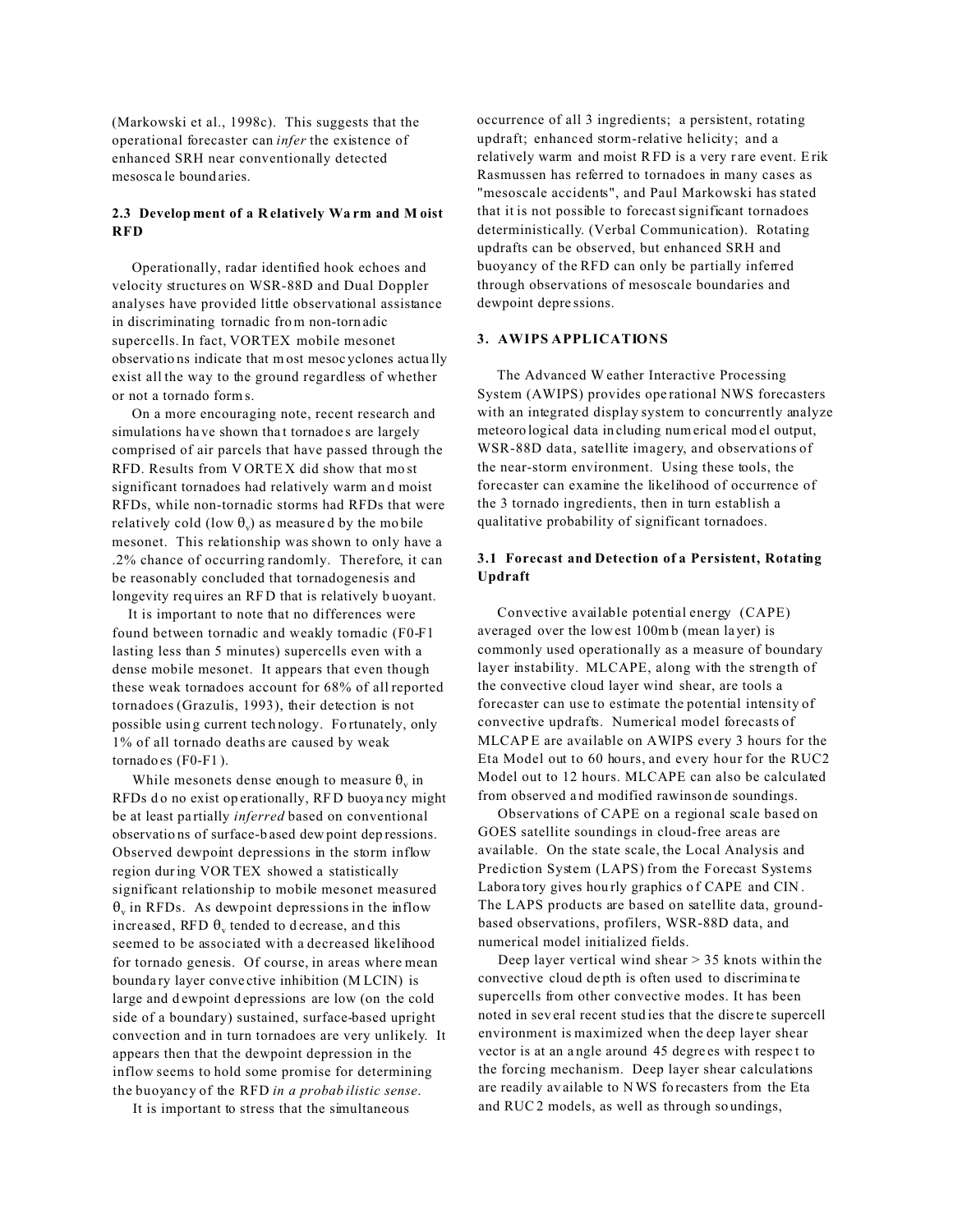profilers and 88D VAD wind profiles.

 Forecasts o f storm-relative he licity are comm only used by operational forecasters to determine the potential for p ersistent low-leve l rotation in convective updrafts. The Eta Model yields graphics on AW IPS of 0-3 km storm-re lative helicity every 3 hours out to 60 hours.. The helicity is calculated based on the Bunk ers method (Bunkers et al. 2000). It is important to emphasize that this should be viewed as a backgro und value. A s stated befo re, it is rare that SRH will be sufficient ( $>$ 300 m<sup>2</sup>s<sup>-2</sup>) over a wide area to generate sign ificant tornado es. Usually some type o f local enhanc ement of SR H is neede d.

 Observed background SRH is available hourly on AWIPS via LA PS, however LAPS predicted storm motion is typically 20 degrees or more to the left of storm mo tion calculated by the Bun kers metho d. This commonly leads to an underestimation of LAPS SRH as compared to SRH produced by the ETA.

#### **3.2 Inferring Enhanced SRH**

 As stated in section 2.2, enhanced SRH can be *inferred* from observations of mesoscale b oundaries. Outflow bo undaries ca n often be d etected as thin lines on the W SR-88D 0.5 degree reflectivity product; cumulus lines on visible satellite imagery; and surface temperature, dewpoint, and wind discontinuities on LAPS graphics. Spin-down time for enhanc ed SRH on an outflow -induced b aroclinic boundary will vary according to stability, but for typical boundary layer atmosp heric viscosities, enhanced SRH can exist for several hours after the thermal grad ient has dissipa ted.

### **3.3 Inferring the Presence of a Relatively Warm and Moist RFD**

 VORTE X results have shown that the relative buoyancy of the RFD is an important ingredient for the genesis of significant tornadoes. Data from the VORT EX mobile mesonet was used to establish a statistically significant relationship between RFD  $\theta_{\rm v}$ and conventionally measured surface dewpoint depressions. It follows that conventional observations of dewpoint depression might allow the operational forecaster to infer RFD buoyancy and that forecasts of RFD buoyancy might be inferred through numerical model predictions of dewpoint depressio n. AWI PS allows one to disp lay forecasts of surface dewpoint dep ression every 3 hours.

Hourly ob servations of dewpoint depression in AWIPS are available through the MAPS Surface Analysis System (MSA S). The M SAS ana lysis combine s the previou s analysis as a first guess with current surface observations including ASOS, any mesonets (through LDAD, a local ingest into AWIPS), and profilers. In data sparse areas, the Eta Model forecast dewpoint dep ression is used as a first guess.

 Unfortunately, the inference of a low LCL height as related by surface dewpoint depressions is not necessarily indicative of low LFC heights (Davies 2004). In addition to noting observed and forecast mean boundary layer convective inhibition (MLCIN), recent studies (Da vies 2002 ) have show n that 0-3km (low level)  $CAPE > 150$  J/kg can be integrated with the above inferences to determine the potential buoyancy of RFD parcels.

### **4. CASE STUDIES**

#### **4.1 May 4, 2003**

May  $4<sup>th</sup>$  was largely predicted to be a major tornado outbreak several days in advance, and the re-analysis of this case certain ly justifies that belief in eve ry capacity. The syno ptic setup wa s characteriz ed by an un seasonab ly strong Plains cyclone situated underneath a deep negative tilt trough and an unusually strong upper jet streak. The airmass over the Missouri Ozarks during the morning on May 4th was very moist and well within the cold sector, with elevated precipitation, drizzle and fog occurring. A strong warm front mixed slo wly northeastward during the day, allowing a very warm and humid maritime tropical airmass with strong surface heating to spread northeast while a non-capping elevated mixed layer advected east from the High Plains. Explosive thunderstorm development occurred during the afternoon hours along a pre-frontal surface trough that developed just ahead of the dryline. The background storm relative helicity on May  $4<sup>th</sup>$  is shown to be more than sufficient on the meso-beta scale for significant tornado potential, even though several boundaries were present as well. Instability and shear parameters are also shown to be mo re than ample for discrete supe rcells.

 Table 1 is a subjective analysis of the KSGF 18Z sounding, with surface thermodynamics and kinematics modified for the warm sector airmass that was developing over w estern Missouri and so utheast Kansas. It is important to note that our objective to keep the reanalysis as a fore cast, so only d ata available prior to convection are being used. Note that the effective cloud layer shear is used instead of the more typical 0-6km shear to assess the overall shear within the depth of the convective cloud layer (Thompson 2004b).

 All three ingredients for significant tornadoes were clearly present over the Missouri Ozarks during the afternoon and early evening of May  $4<sup>th</sup>$ , with persistent, rotating updrafts aided by strong boundary layer based instability and prolific deep layer shear profiles. Low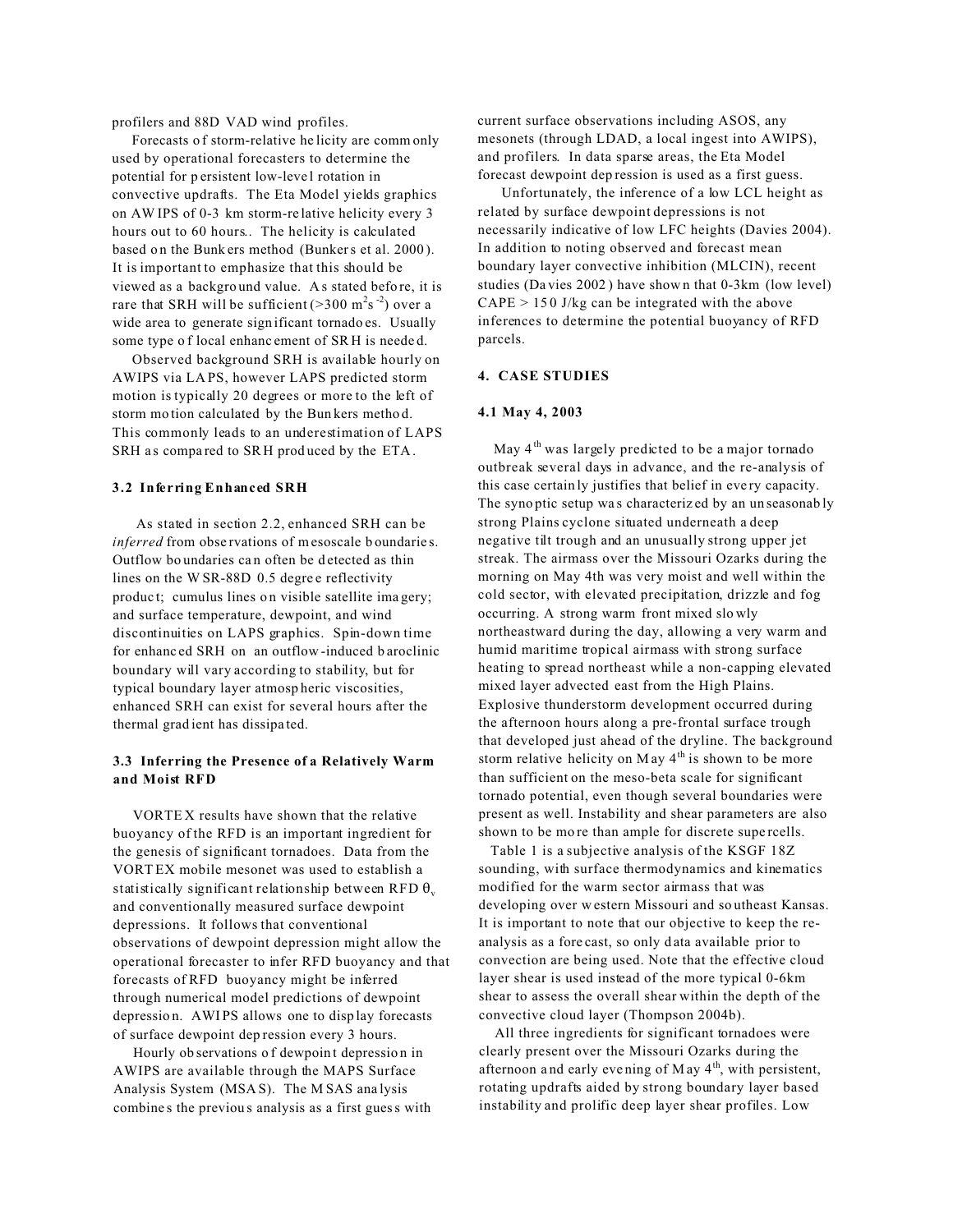dewpoint depressions, low LFC heights and a pronou nced de gree of low le vel CAP E all aided in keeping the RFD p ositively buoya nt, while background low level shear profiles were more than sufficient for strong to violent tornadoes. Several significant tornadoes occurred across the NWS Springfield fo recast area, p roducing a historic swath of devastation and mo netary losses.

| 100mb MLCAPE                                        | $3200$ J/kg                        |
|-----------------------------------------------------|------------------------------------|
| 100mb MLCIN                                         | $< 10$ J/kg                        |
| BL-3km CAPE                                         | $210$ J/kg                         |
| Dewpoint Depressions                                | $4-8F$                             |
| LCL Height                                          | $2400$ ft.                         |
| LFC Height                                          | $2400$ ft.                         |
| $0-1km$ SRH                                         | 340 $m^2s^{-2}$                    |
| $0-3km$ SRH                                         | 450 m <sup>2</sup> s <sup>-2</sup> |
| Effective Shear                                     | 255 de grees @ 108 kts             |
| Long-tracked F3-F4 tornadoes, very large<br>Result: |                                    |

**Table 1** - KSGF Modified Sounding 05/04/2003 18Z

hail up to baseball size and damaging wind gusts > 80 knots.

#### **4.2 May 6, 2003**

 The overall synoptic pattern had changed little by May  $6<sup>th</sup>$  and with another unseasonably strong upper level trough and surface front approaching, a second significant severe weather outbreak, including strong tornado es, was again e xpected o ver areas similar to May  $4^{\text{th}}$ .

 Morning satellite observations showed a lack of cloud cover in the cold sector and a weak lower troposp heric inversio n, allowing the syn optic scale warm front to advance rapidly northward across the Ozarks as the surface cyclone deepened over eastern Kansas. D iscrete super cell thundersto rms were ag ain expected to develop both along a pre-frontal trough as well as along the northwest-southeast oriented warm front.

 Re-analysis of this event shows that one key ingredient was missing for significant tornadogene sis, namely the ability for a warm/moist RFD to develop. Almost full insolation in the warm sector allowed temperatu res to warm well into the 80 s, resulting in dewpoint depressions on the order of 16 to 20F.

Table 2 depicts the re sults of a subjec tive analysis performed on the 18Z KSG F thermodynamic sounding and hodograph, as modified for surface conditions realized in pre-convective inflow region.

**Table 2** - KSGF Modified Sounding 05/06/2003 18Z

| 100mb MLCAPE                                                                                              | $3400$ J/kg                    |  |
|-----------------------------------------------------------------------------------------------------------|--------------------------------|--|
| 100mb MLCIN                                                                                               | $30 \text{ J/kg}$              |  |
| BL-3km CAPE                                                                                               | $70 \text{ J/kg}$              |  |
| Dewpoint<br>Depressions                                                                                   | $16-20$ F                      |  |
| LCL Height                                                                                                | 4700 ft.                       |  |
| LFC Height                                                                                                | 5000 ft.                       |  |
| $0-1km$ SRH                                                                                               | $70 \text{ m}^2\text{s}^{-2}$  |  |
| $0-3km$ SRH                                                                                               | $220 \text{ m}^2\text{s}^{-2}$ |  |
| Effective Shear                                                                                           | 260 de grees @ 77 kts          |  |
| Result Several brief F0-F1 to rnadoes causing only<br>minor demage along intersection of quot fronta Mary |                                |  |

minor damage along intersection of gust fronts. Very large hail and damaging wind gusts accompanied the initial supercells over western Missouri and southeast Kansas.

 Discrete sup ercell thunde rstorms de veloped rapidly along the pre-frontal trough during the afternoon on May 6 th, producing very large hail and d amaging winds. Howev er, these storms quickly transition ed into multicellular convection. It is hypothesized that the dry low level ambient air allowed for cold pool dominance, preventing buoyant RFDs from forming. As these storms quickly advected away from their source region (the prefrontal trough ), any bound ary enhance d low level he licity was also rem oved. It sho uld be no ted that severa l brief, weak tornadoes did develop where deep convection intersected gust fronts from other storms.

 A large discrete supercell thunderstorm also developed just north of the retreating warm front over central Missouri, and appeared to have the best potential for significant tornadogenesis. However, surface observations showed that this storm was embedded within the cold air north of the warm front and was elevated above the boundary layer. The RFD associated with this cell was clearly not positively buoyant and strong low level helicity was not being ingested into the elevated updraft. In the case of the latter supercell, the pre-existing warm front was aligned nearly parallel to the deep layer shear vecto r. This storm quickly evolv ed into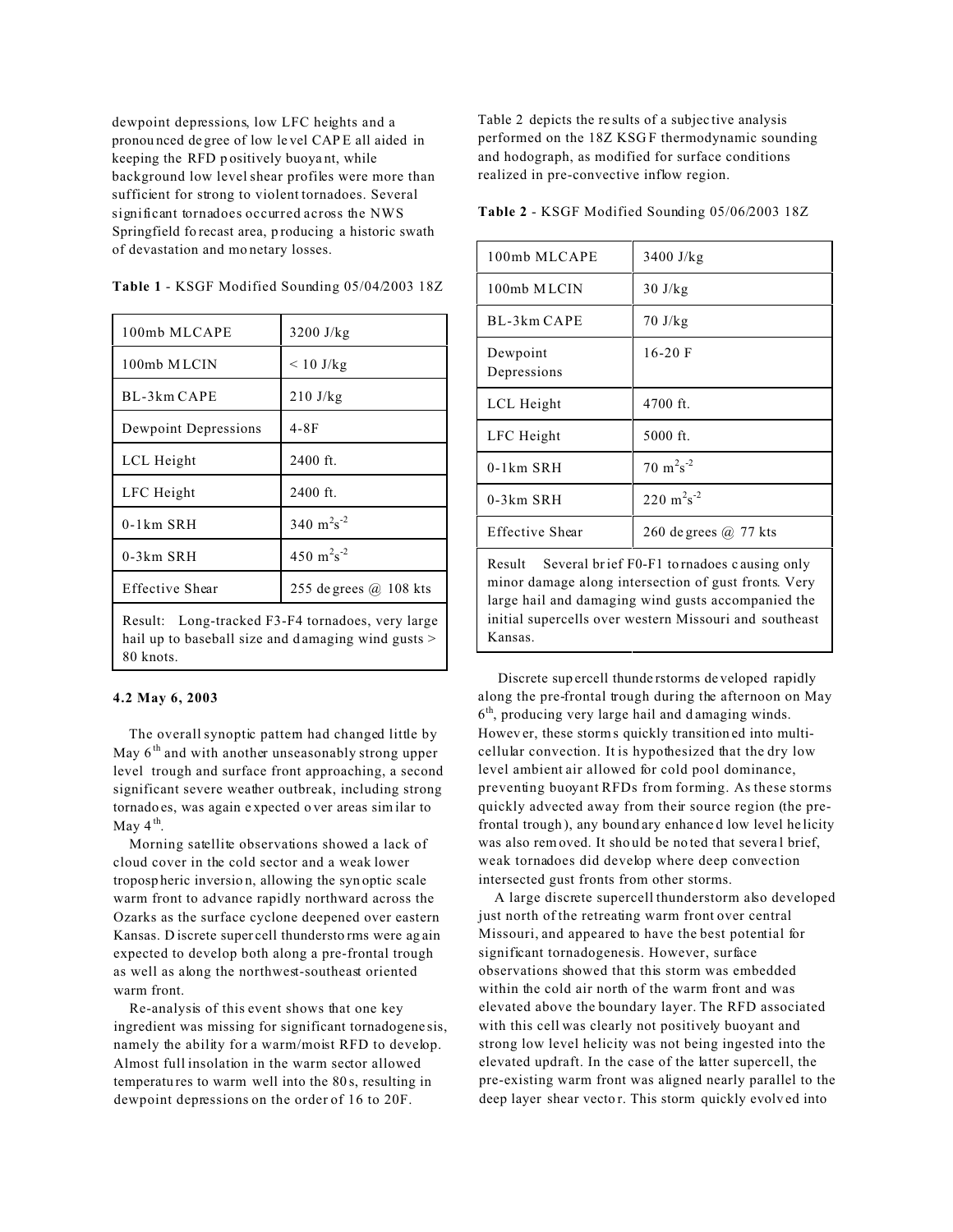strong bow segment that produced significant wind damage in the NWS St Louis forecast area.

#### **4.3 May 10, 2003**

The morning of May  $10^{th}$  again delivered a forecast of explosive supercell development and strong to violent tornadoes o ver the Missouri Oz arks, capping an incredible week of widespread significant severe wea ther. During the morning , a northwestsoutheast boundary extended from a triple point near Kansas City to just south of St Louis, Missouri. This synoptic scale warm front ha s been reinfo rced by a nocturnal severe M CS that had mov ed across northern M issouri during the early mor ning hours.

 Meanwhile, a strong elevated mixed layer had infiltrated the warm sector airmass present over much of the Missouri Ozarks, and continued to strengthen during the day, with 820mb temperatures of 16-17C noted on the 18Z KSGF sounding, resulting in 120 J/kg of mean boundary layer CIN. The airmass below the capping inversion was m oist with steep lapse rates, allowing for widespread strato-cum ulus to develop over the warm sector, allowing only weak insolation to occur. Mixing underneath the 820mb inversion also allowed low level flow to veer significant during the day into the so uth-southwest. The airmass expected to be over the Missouri Ozarks that afternoon, had shifted into northeast Missouri and western Illinois, where strongly backed flow and strong surface heating were occurring in advance of the synoptic sc ale warm fro nt. The initially stab le boundary layer in the wake of the MCS, and much cooler mid level temp eratures, actua lly aided in airmass destabilization in that region as strong surface heating occurred in the absence of cloud cover.

 Partial clearing occurred ov er far southwest Missouri during the early afternoon, aiding in the development of scattered thunderstorms along an advancing cold front. Meanwhile, rapid and explosive initiation was oc curring north of the NW S Springfield forecast area along the triple point where strong insolation was occurring. A few reports of minor wind damage were received with the initial storms over south west Misso uri, however large hail up to golf ball size was the primary severe weather threat as these storms m oved ea st.

 Re-analysis of this event clearly shows that significant severe convection was unlikely within the NWS Springfield forecast area , especially with respect to tornadic potential. Although CAPE and deep layer shear profiles over the Missouri Ozarks (Table 3) were supportive of supercells, the boundary layer airmass in the warm sector was not positively

buoyant and therefore was not ingested into the storm updrafts. As a result, thunderstorms quickly became elevated as they advected away from their source region (cold front), resulting in scattere d elevated supercells which pro duced o nly large hail.

 In this case, low dewpoint depressions and low LCL heights (which were 2400 feet) were misleading without other information, as they merely identified the layer at which at which strato-cumulus readily developed. Satellite imagery and surface observations show that the supercells which moved across southern Missouri were based at around 9000 feet and much more benign appearance than the significant tornado producers over northeast M issouri and w estern Illinois.

**Table 3** - KSGF Modified Sounding 05/10/2003 18Z

| 100mb MLCAPE                                     | $1900$ J/ $kg$                     |
|--------------------------------------------------|------------------------------------|
| 100mb MLCIN                                      | $120$ J/kg                         |
| BL-3km CAPE                                      | $0$ J/kg                           |
| Dewpoint Depressions                             | $4-5F$                             |
| LCL Height                                       | $2400$ ft.                         |
| LFC Height                                       | $9000$ ft.                         |
| $0-1km$ SRH                                      | 130 m <sup>2</sup> s <sup>-2</sup> |
| $0-3km$ SRH                                      | $140 \text{ m}^2\text{s}^{-2}$     |
| Effective Shear (3-10km)                         | 264 de grees $(a)$ 54 kts          |
| Result: Some minor wind damage early, but mainly |                                    |

large hail up to 1.75" w ith elevated sup ercells

## **5. SUMMARY**

 Results from VORTEX , together with previous research, ha ve led Pa ul Marko wski and co llaborators to hypothesize that 3 key ingredients are necessary for genesis of significant tornadoes (F0-F1 lasting more than 5 minutes and all F2 or greater): a persistent, rotating updraft; enhanced storm-relative helicity; and the development of a relatively warm and moist rear flank downdraft. The WSR-88D is an effective tool for detection o f persistent, rotating updrafts, ho wever bo th enhanced storm-relative helicity and relative buoyancy of the RFD are not observable using current observational systems. Fortunately for operational forecasters, AWIPS makes it possible to infer these quantities through observations of related features. Existence of enhanced storm-relative h elicity can be inferred near mesoscale boundaries, and existence of a relatively buoyant RFD